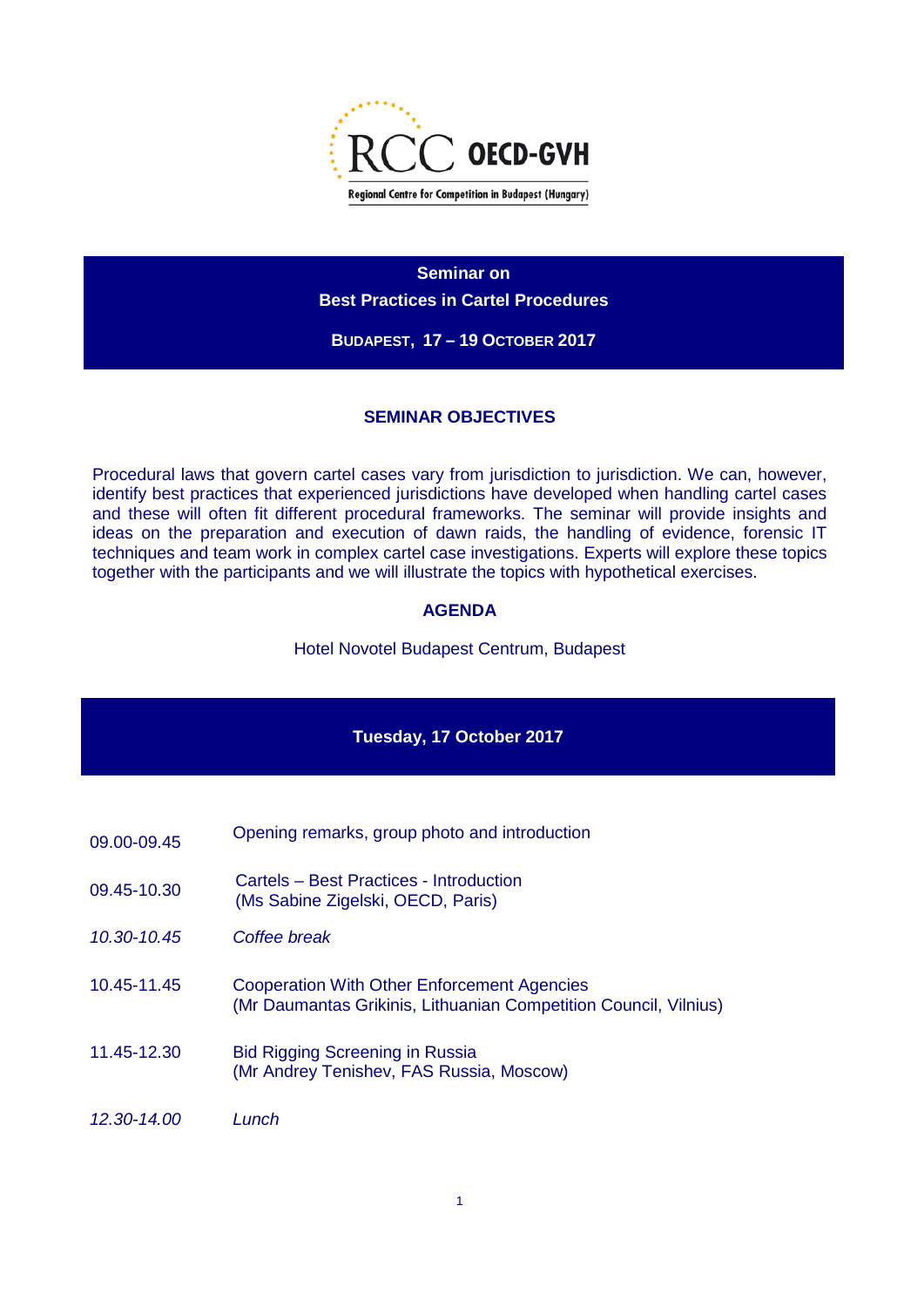| 14.00-15.30 | Hypothetical Case Exercise - Bid Rigging<br>(Ms Sabine Zigelski, OECD, Paris) |
|-------------|-------------------------------------------------------------------------------|
| 15.30-15.45 | Coffee break                                                                  |
| 15.45-16.45 | Dawn Raid Preparation<br>(Mr Dávid Kuritár, GVH, Budapest)                    |
| 16.45-17.30 | <b>Country Case Study: Ukraine</b><br>Case Discussant: Kosovo                 |
| 18:30 -     | Welcome dinner - meeting at the hotel reception                               |

## **Wednesday, 18 October 2017**

| 09.00-10.00 | Dawn Raid Execution<br>(Ms Beatrix Krauskopf, Bundeswettbewerbsbehörde, Vienna)                                             |
|-------------|-----------------------------------------------------------------------------------------------------------------------------|
| 10.00-10.45 | <b>Country Case Study: Romania</b><br>Case Discussant: Georgia                                                              |
| 10.45-11.00 | Coffee break                                                                                                                |
| 11.00-12.00 | Types of Evidence and Where to Find It - The Canadian Perspective<br>(Mr Stephan Luciw, Competition Bureau Canada, Toronto) |
| 12.00-13.15 | Lunch                                                                                                                       |
| 13.15-15.15 | Hypothetical Case Exercise - Dawn Raid<br>(Ms Sabine Zigelski, OECD, Paris)                                                 |
| 15.15-15.30 | Coffee break                                                                                                                |
| 15.30-16.30 | Forensic IT (FIT) For Beginners<br>(Mr Daumantas Grikinis, Lithuanian Competition Council, Vilnius)                         |
|             |                                                                                                                             |

# 19.00 – 21.00 Dinner in the hotel's restaurant